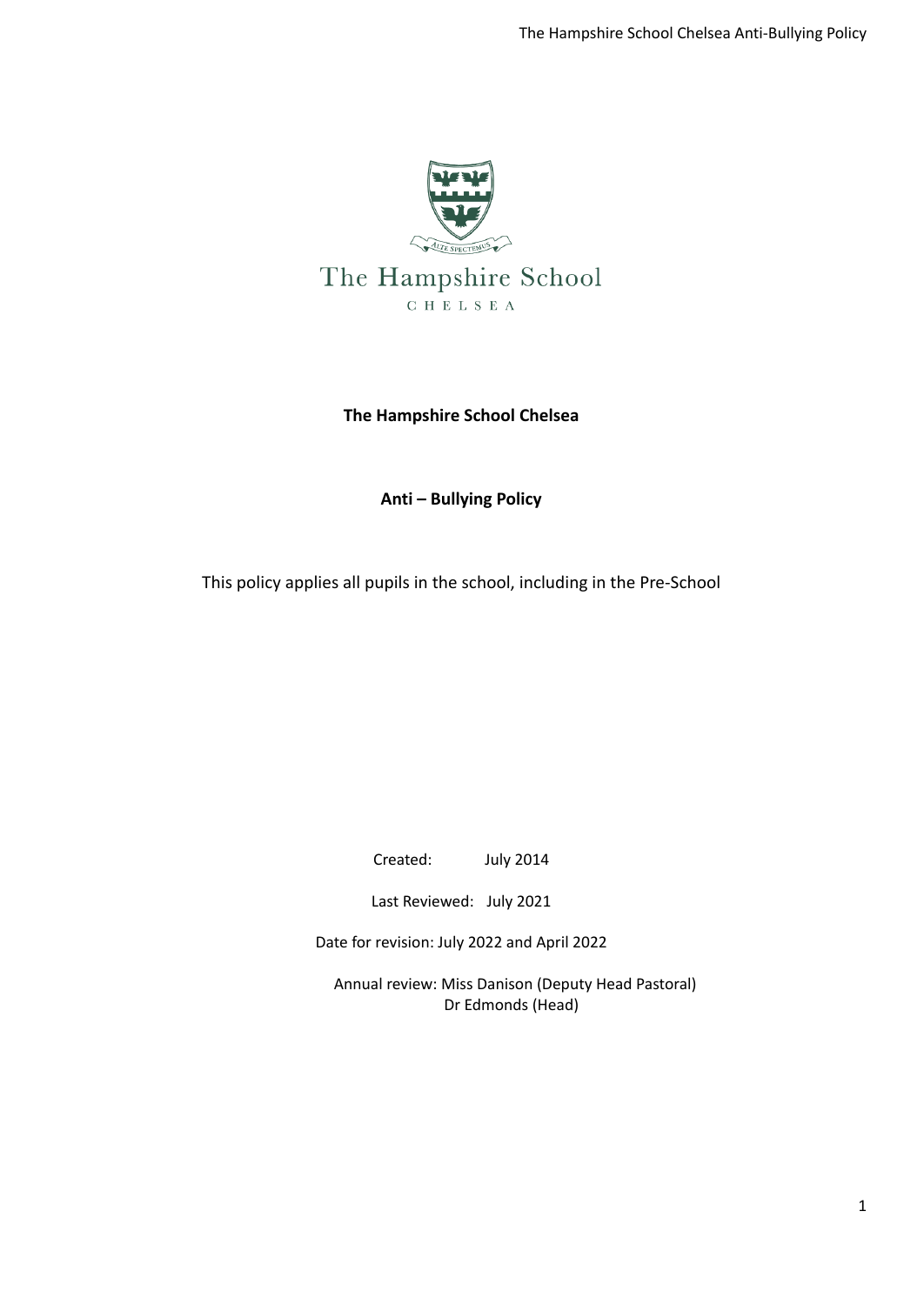## **Contents**

| 1. Aims                                 | 3 |
|-----------------------------------------|---|
| 2. Definition                           | 4 |
| 3. Signs and Symptoms of Bullying       | 4 |
| 4. Action against Bullying              | 5 |
| 5. Cyberbullying                        | 7 |
| 6. Procedures to Follow                 | 7 |
| 7. Information and Guidance for Pupils  | 9 |
| 8. Information and Guidance for Parents | 9 |
|                                         |   |

Annex 1: Process for Dealing with Alleged Bullying Incidents

Annex 2: Anti- Bullying behaviour Incident Report sheets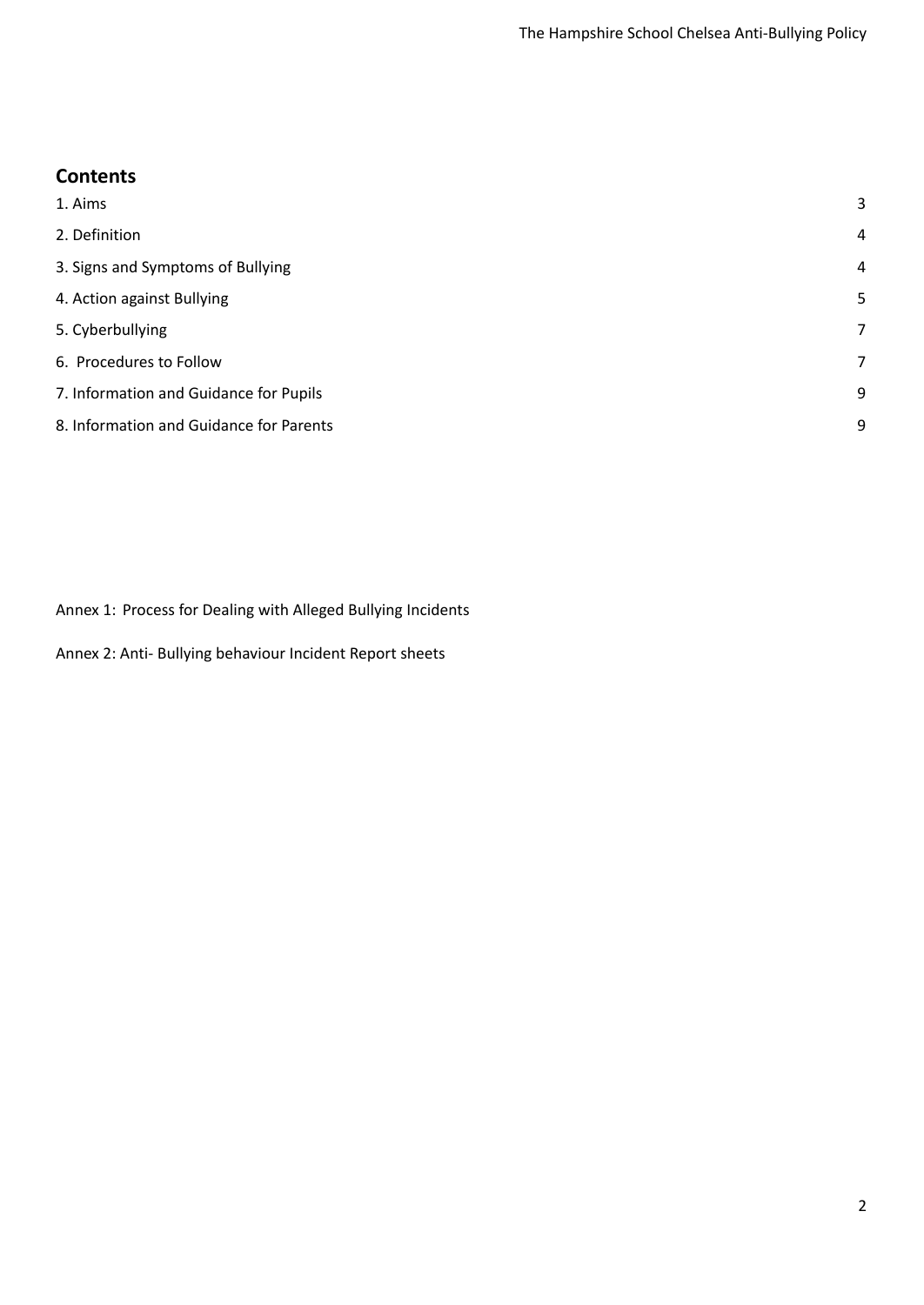## **The Hampshire School Chelsea Anti-Bullying Policy**

This policy has regard to the updated DfE guidance '*Preventing and Tackling Bullying' (July 2017) and the 'Supporting Bullied Children' factsheet (October 2014).* It also draws on the previous guidance, '*Safe to Learn - Embedding Anti-Bullying Work in Schools',* and considers the recommendations in the OFSTED *Review of sexual abuse in schools and college (June 2021).*

In relation to cyberbullying, the policy takes note of the DfE guidance: *'Cyberbullying: advice for headteachers and school staff (2014)'* and *'Advice for parents and carers on cyberbulling (2014)'.*

In relation to online safety, reference should also be made to the school's e-safety policy, to be found as part of the safeguarding policy.

"It is a basic entitlement of all children that they receive their education free from humiliation, oppression and abuse. Education is compulsory in our society and therefore it is the responsibility of all adults to ensure that it **takes place in an atmosphere which is caring and protective."**

D P Tattum

#### <span id="page-2-0"></span>**1. Aims**

The overall aims of this policy are the prevention of bullying and, should instances of bullying occur, to help staff and pupils to deal with it effectively.

In this respect, the school seeks:

- To ensure that pupils learn in a supportive, caring and safe environment, without fear of being bullied
- To ensure that everyone connected with the school is aware of the nature and types of bullying that may occur, both in and out of school, and their causes and effects
- To ensure high expectations of pupils' behaviour, as detailed in the school's behaviour policy
- To use all pupils, staff and parents as a positive resource in the elimination of any form of bullying, drawing on peer pressure as a means of preventing bullying
- To ensure that everyone connected with the school is aware that bullying is totally unacceptable
- To ensure that everyone is aware of their responsibilities in addressing bullying issues
- To provide regular staff training in relation to the prevention of and response to bullying
- To develop effective strategies to prevent bullying
- To provide a consistent school response to any bullying and have clear procedures for dealing with incidents
- To provide support for both victim and bully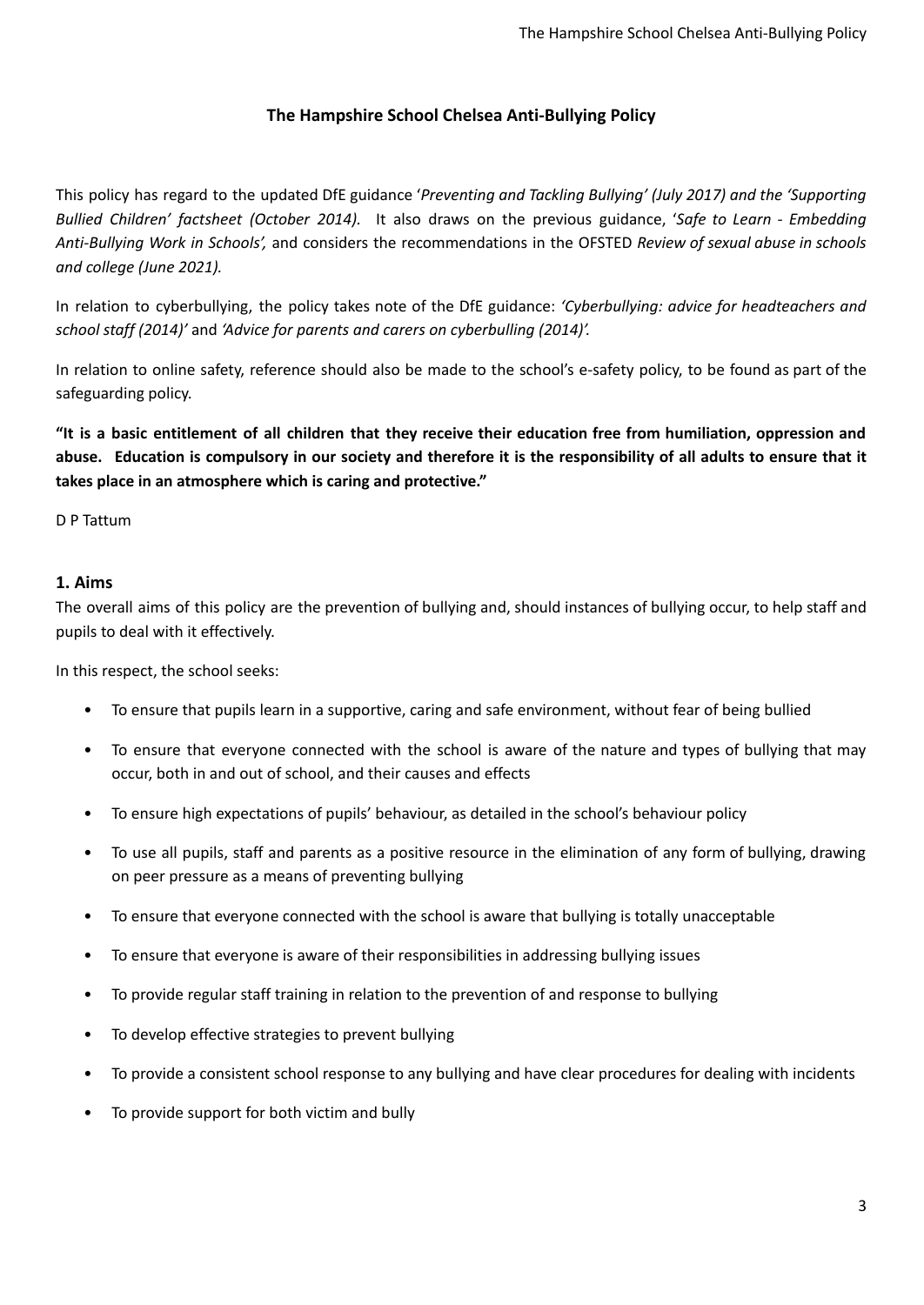## <span id="page-3-0"></span>**2. Definition**

Bullying is defined as deliberately hurtful behaviour, by an individual or a group, which intentionally hurts another individual or group, either physically or emotionally and possibly causing psychological damage. Bullying can be an **individual action**, and is usually repeated over a period of time, where it is often difficult for those being bullied to defend themselves.

It can happen anywhere, both in and out of school.

Bullying can have a negative life-long impact. It can make it difficult for children to learn and can have a lasting detrimental effect on their lives. Young people who have been bullied can become anxious and withdrawn, depressed or aggressive. Some turn to substance misuse as a way of dealing with it emotionally and, at worst, bullying has been a factor in suicide. (Although bullying is not a specific criminal offence, there are criminal laws which apply to harassment and threatening behaviour).

Bullying can take various different forms, including:

- Racial/Religious/Cultural where someone is made to feel inferior because of their background, culture or religion.
- Sexual/sexist behaviour, physical or non-physical, where sexuality or gender is used as a weapon against another. It is any behaviour which degrades someone, singles someone out using sexual language, gestures or violence, and victimising someone for their appearance. Sexual bullying is also pressured to act promiscuously and to act in a way that makes others uncomfortable.
- Homophobic bullying based on sexual orientation
- Special Needs or Disability any exploitation of a particular aspect of a child's disability and/or special educational needs
- Because a child is adopted or a carer
- Cyber-bullying via technology. For example, internet/mobile phones, email, social networks, text messages, online sexual harassment, sending of unwanted photographs or asking for/pressurising others to do so. (Please refer to separate section, below.)

Bullying can include name-calling, taunting, mocking, making offensive comments, kicking, hitting, pushing, taking belongings, inappropriate touching, producing offensive graffiti, spreading hurtful and untruthful rumours or regularly excluding someone from groups or games. It is also bullying when a young person is pressured to act against their will by others or is harassed by unwanted conduct, which violates a person's dignity or creates an intimidating, hostile, degrading or humiliating environment. It includes one-off, individual action.

#### <span id="page-3-1"></span>**3. Signs and Symptoms of Bullying**

A child may indicate by signs or behaviour that he or she is being bullied. Adults should be aware of these possible signs and should investigate if a child:

- Is unwilling to go to school
- Is frequently absent from school
- Regularly has homework which is not done or lost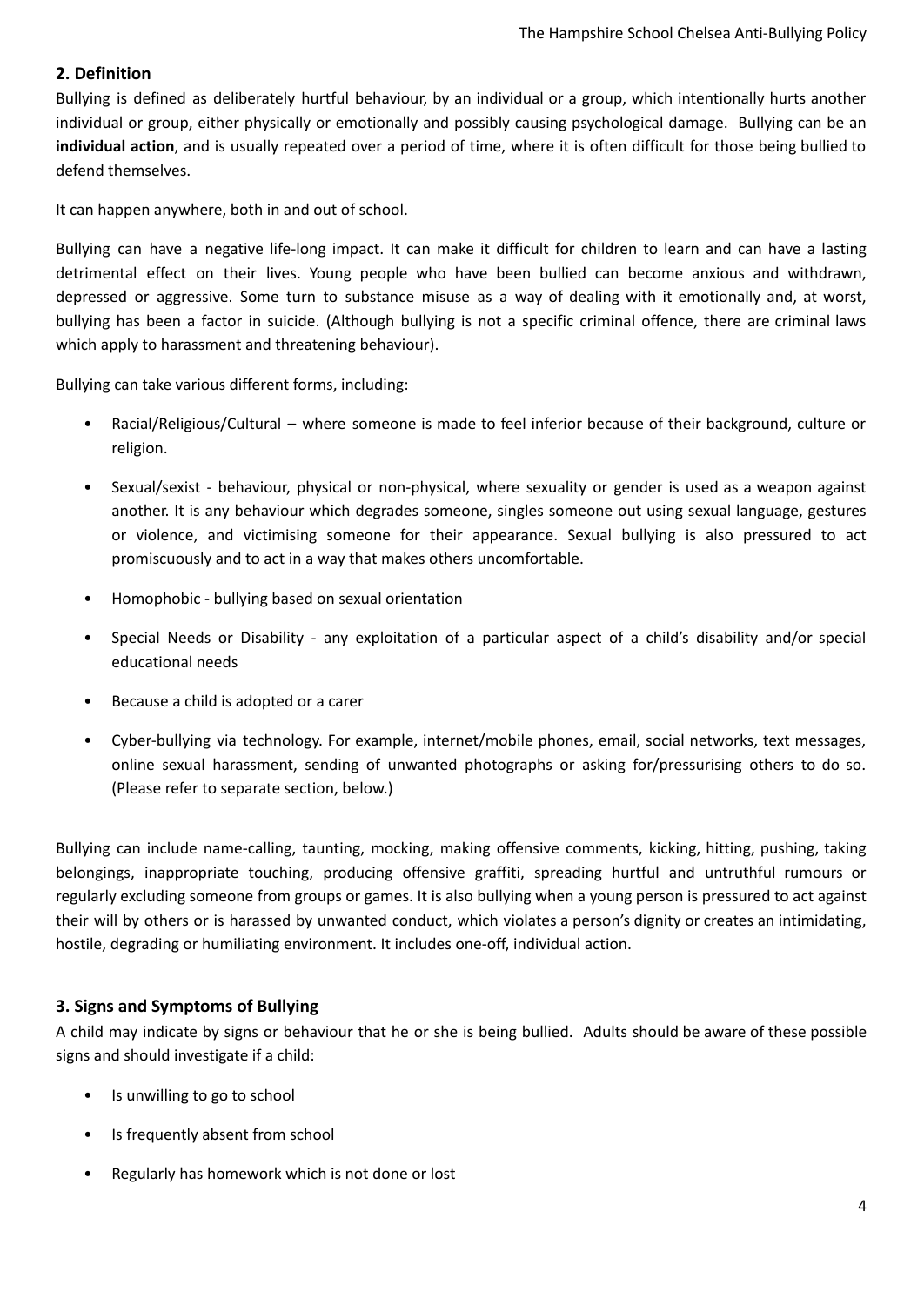- Changes his or her usual routine
- Becomes anxious, withdrawn or is lacking in confidence
- Starts stammering
- Attempts or threatens suicide or runs away
- Cries him- or herself to sleep at night or has nightmares
- Feels ill in the morning
- Begins to achieve less well in school work
- Comes home with clothes torn or books damaged
- Has possessions which are damaged or "go missing"
- Asks for money or starts stealing money (to pay the bully)
- Has tuck money or other money continually "lost"
- Has unexplained cuts or bruises
- Stops eating
- Becomes aggressive, disruptive or unreasonable
- Is bullying other children or siblings
- Is frightened to say what's wrong
- Is afraid to use the internet or mobile phone
- Is nervous or jumpy when a cyber message is received
- Is evasive or gives improbable excuses in relation to any of the above

These signs and behaviours could indicate other problems or circumstances, but bullying should be considered a possibility and should be investigated.

#### <span id="page-4-0"></span>**4. Action against Bullying**

It is essential that all adults in the school community know what to do when they suspect that a child is being bullied and which member of staff to contact. Whether bullying occurs in school, out of school or on-line, staff will have a range of appropriate strategies on which to call:

- Skilled observation to recognise and respond to the symptoms noted above.
- Ready receipt of reports of bullying behaviour, which are then investigated, acted upon and the information relating to the alleged bully and their victims reported as appropriate.
- Development of the RSHE curriculum in order to address appropriate and inappropriate behaviours in relationships and in regard to sexual and homophobic bullying and harassment, and how to deal with these if they encounter them.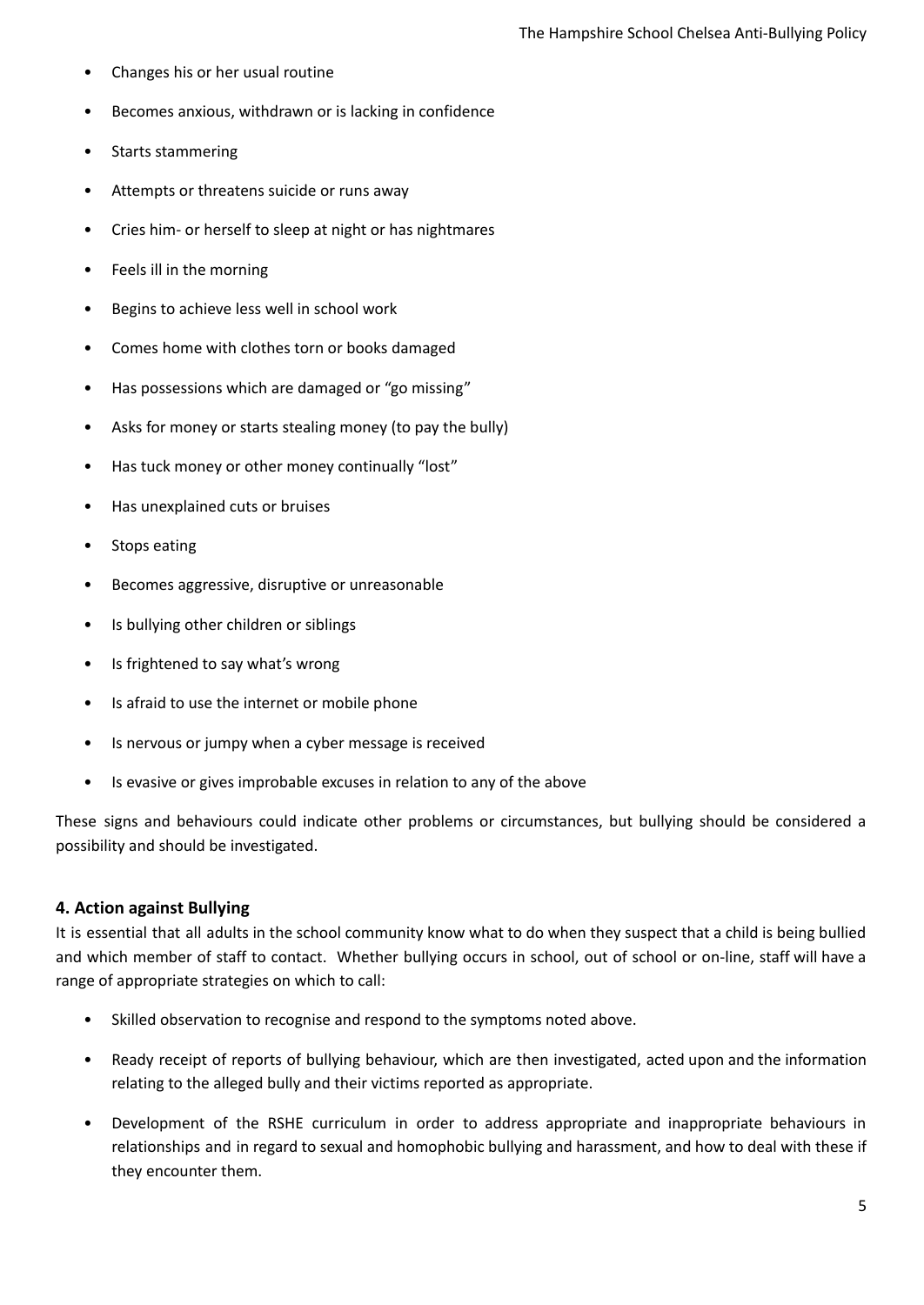- Use of the school curriculum, for example in subjects such as PSHEE, Circle time, story time, drama, English history and Pupil Voice and Wellbeing Time, to embrace the topic of bullying, including its dangers, how to prevent it and the steps to take when it occurs.
- Use, as above, of other elements of school life, including assemblies, form periods, house meetings, school council and visiting speakers.
- **•** Use, as above, of focussed projects, such as an annual Anti-Bullying Week, elements of SEAL/SEAD\* and focussed training, for example in safe use of the internet.
- Availability of this policy on the school's website to enable parents to understand the school's approach and work together with staff.
- Close parent/teacher liaison to ensure that both home and school work together to help and support the victim and moderate the behaviour of the bully.
- Where appropriate and following discussion with the Head, engagement with outside assistance, such as an educational psychologist, social worker or the police - in helping children who bully others.
- Ensuring that staff are fully aware of times and places when bullying is most likely to occur; organisation of the school day and supervision arrangements reduce the likely incidence of bullying. This includes supervision of changing and showering areas, monitoring the use of washrooms and cloakrooms at break times and the regular coverage of secluded areas at break times by duty staff.
- A good proportion of PE and games lessons and other physical activity to enable pupils to burn off energy and aggression.
- Use of the house system, buddy system and strategies such as a friendship bench as part of the school's pastoral care to encourage vertical bonding between age groups, giving older pupils a sense of responsibility and younger children a chance to externalise feelings and anxieties that they may not share with an adult member of staff or even their own family.
- All children are given the opportunity to speak to their Form Tutor/Class Teacher. This person is someone they feel comfortable with, who knows the child well and understands that the child may turn to him or her. Where it is recognised that a child may not be comfortable turning to their Form Tutor/Class Teacher, alternative arrangements will be put in place.
- Familiarity of all staff with this policy; staff will sign to say that they have read and understood this policy.
- Through staff training and by regular discussion at staff meetings, raising the awareness of all staff to the dangers of bullying, how to prevent it, what action to take to resolve problems, and developing an understanding of the legal responsibilities and the sources of support available.
- Dove-tailing this policy with the school behaviour policy so that all concerned are aware of the appropriate procedures and sanctions.
- Where appropriate, training in, or drawing on,external expertise in specialist skills to understand pupils' specific needs, for example to assist staff in being vigilant and in taking appropriate action in relation to the vulnerability to bullying of pupils with SEND.

\* Social and Emotional Aspects of Learning and Social and Emotional Aspects of Development (EYFS Curriculum)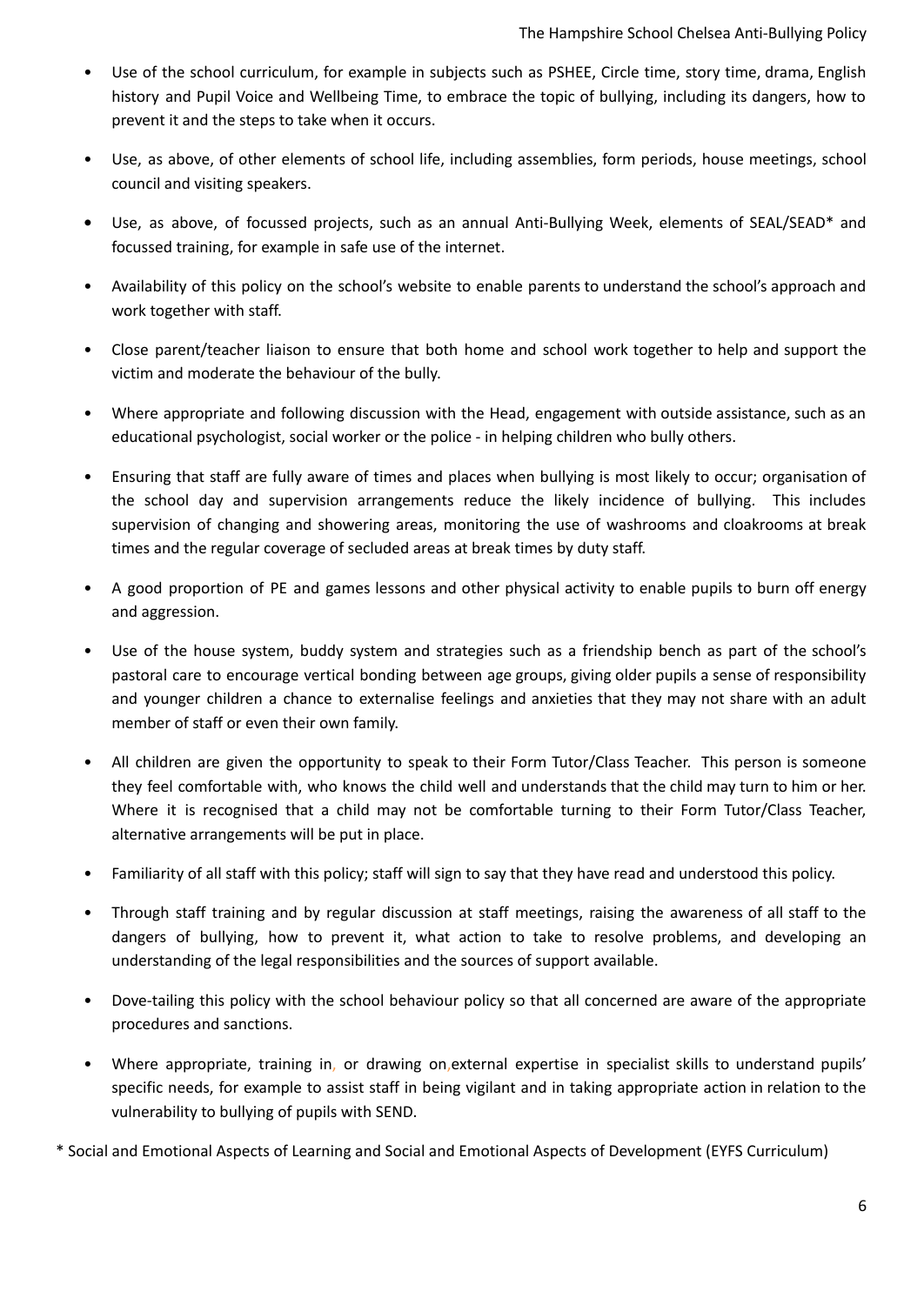### <span id="page-6-0"></span>**5. Cyberbullying**

The school is conscious of the dangers of cyber-bullying, in relation to both safeguarding and anti-bullying strategies. A range of measures is set in place to guard against it. The school's firewall and filtering systems are organised and monitored to ensure, so far as is possible, that pupils are protected from inappropriate content, including extremist materials and those designed to radicalise. The school recognises that no filtering system is perfect and, in their ICT and PSHEE lessons, pupils learn the steps they should take, should they encounter inappropriate content. The school also recognises that systems can only protect the pupils whilst using school equipment in school. In their ICT and PSHEE lessons they therefore learn about appropriate and inappropriate behaviour and how to keep themselves safe whilst online away from the school premises. This includes the development of their resilience to resist radicalisation and how to protect themselves and take action if they encounter other forms of online bullying and harassment, including sexual bullying. Similarly, the school provides information for parents and periodically runs workshops to enable them to gain a greater understanding of how they can help to keep their children safe online at home.

In their ICT and PSHEE lessons, through assemblies and focussed workshops, pupils also learn at an age-appropriate stage about the dangers of cyber-bullying via technology, for example through mobile phones, email, social networks, text messaging and photography. They are given guidance on how to resist and report such approaches, including exercising prudence in the use of personal information on social networking sites.

Further information can be found in the school's e-safety policy, which can be found as a section of the safeguarding policy.

#### <span id="page-6-1"></span>**6. Procedures to Follow**

This policy only works if it ensures that the whole school community understands that bullying is not to be tolerated and understands the steps that will be taken both to prevent and to respond to bullying.

#### **The Role of the Head**

The Head will be informed of any incidents of bullying and will ensure that all incidents are thoroughly investigated and properly logged centrally on the School MIS. The Head will be responsible for ensuring the maintenance of a school bullying log and reporting on a termly basis via the Head's Report to governance. The Head will then collaborate with the Deputy Head Pastoral in ensuring that an investigation takes place in every case and each situation is treated seriously. If bullying is found to have definitely occurred, the parents of any children involved will be contacted and informed of what action the school is to take by the Head or Deputy Head Pastoral.

The Head will ensure that the Deputy Head Pastoral and all staff undertake appropriate training in taking action against bullying.

#### **The Role of the Deputy Head Pastoral**

The main roles of the Deputy Head Pastoral in respect of bullying are:

- Managing and monitoring practices to ensure alignment with the school anti-bullying policy and procedures.
- Maintaining a clear overview of the incidence of bullying and the school's anti-bullying prevention and response strategies.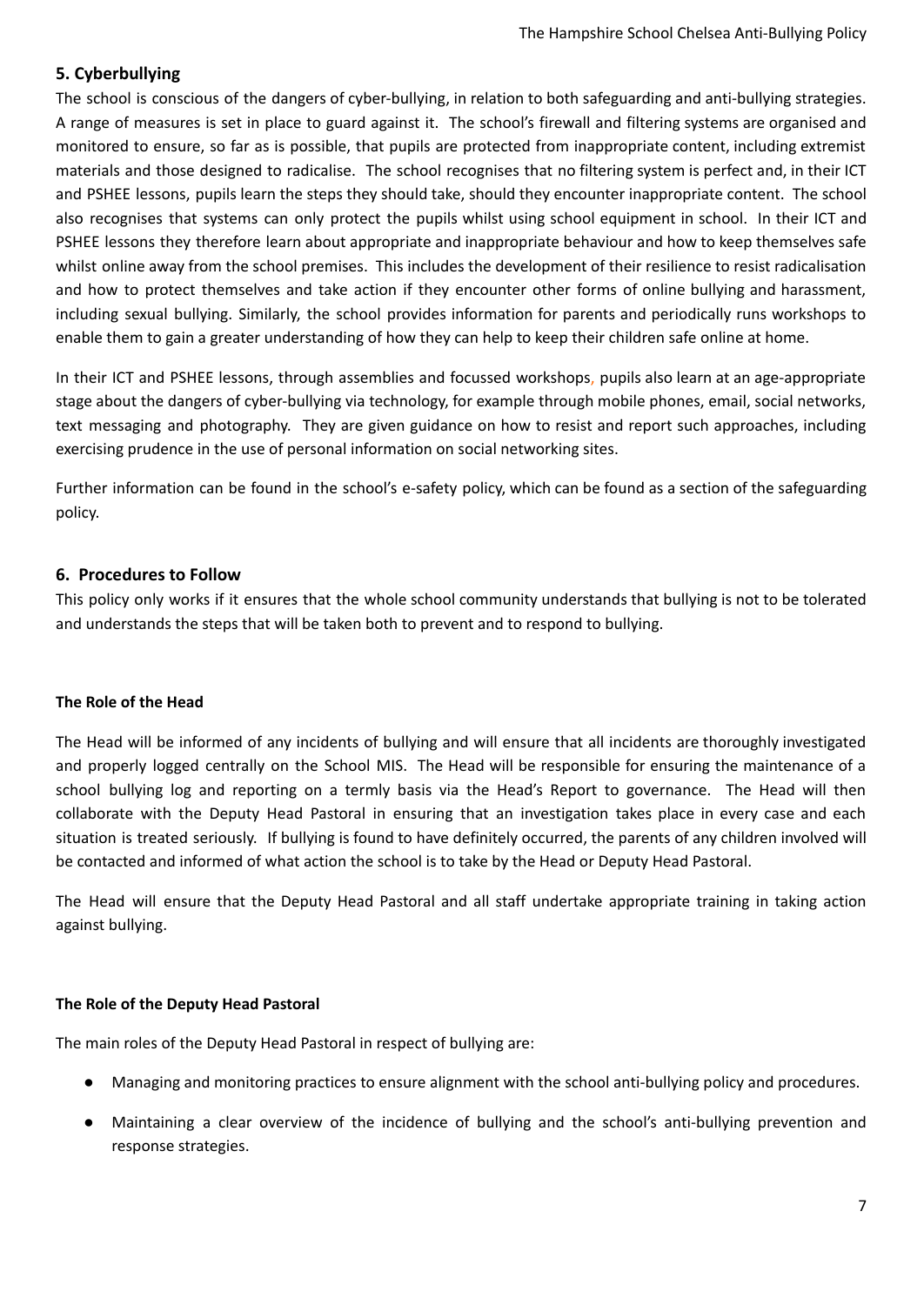- Liaison with the Head and between all parties involved, including parents.
- Ensuring that Anti- Bullying behaviour Incident Report sheets (Annex 2) and electronic entries are completed by staff in all cases and that a copy is stored in the incident file.
- On a regular basis, analysis of the incident file so that patterns and trends can be identified and the analysis used to improve policy and practice.
- Promotion and co-ordination of anti-bullying initiatives and projects both within the curriculum and in the wider aspects of school life (as highlighted in 4, above.
- Deployment of appropriate strategies to ensure that bullies change their behaviour and support them in doing so.

The Deputy Head Pastoral will be fully briefed by the Head, who will ensure that he or she receives appropriate training, guidance and information.

#### **The Role of the Staff**

It is essential that all members of staff contribute to creating a school ethos which does not tolerate bullying and minimises the likelihood of incidents ever occurring.

- Staff must ensure that they have read and understand this policy. They must sign to confirm this.
- Staff must ensure that their training in taking action against bullying remains up to date.
- Staff will be aware of and exploit aspects of the curriculum and wider aspects of school life where they can embrace the topic of bullying, including its dangers, how to prevent it and the steps to take when it occurs.
- All staff should be aware that mental health problems can, in some cases, be an indicator that a child has suffered from bullying
- All staff should be vigilant and open to the possibility of bullying occuring in the school and should avoid an attitude that is dismissive or suggests that "it doesn't happen here".

In any case where bullying is reported or suspected, staff must follow this procedure:

- 1. In most cases the incident should be dealt with immediately by the member of staff who is approached.
- 2. Listen carefully and intently.
- 3. Reassure the child that you are sympathetic and that the problem will be resolved.
- 4. Do not ask any leading questions.
- 5. Do not promise to keep the issue confidential it is important to maintain the pupils' trust by remaining honest.
- 6. Make a clear account of the conversation on an incident slip as soon as it has ended, but try to avoid taking notes during discussion.
- 7. Report the matter as soon as is practical to the Deputy Head Pastoral. In his absence, report the matter to the Head.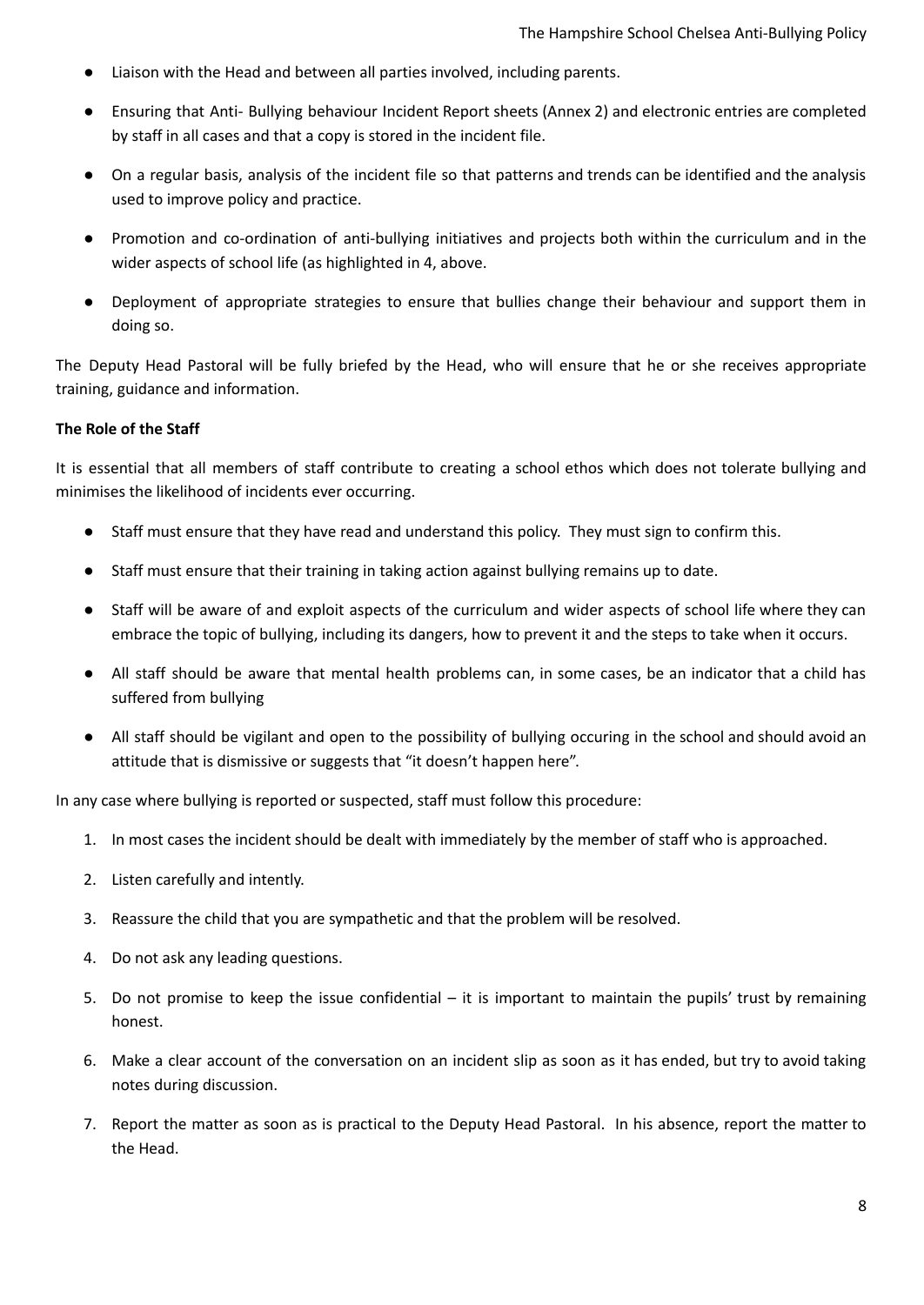- 8. Discuss with the Deputy Head Pastoral how to proceed with, for example, further interviews, liaison with parents and what action is to be taken, in accordance with the school's behaviour policy.
- 9. Continue to address the incident as agreed with the Deputy Head Pastoral.
- 10. Ensure that the incident continues to be fully recorded on the incident slip, together with details of what action has been taken.
- 11. Liaise with the Deputy Head Pastoral to ensure that all staff are kept informed of the incident and action taken, as appropriate
- 12. Remember that staff must only ever use physical intervention as a last resort, and at all times it must be the minimal force necessary to prevent injury to another person. Staff should refer to the section in the Safeguarding Policy on physical restraint
- 13. Ensure that appropriate support is provided for all parties concerned.
- 14. A bullying incident should be treated as a child protection concern when there is reasonable cause to believe that a child is suffering or likely to suffer significant harm; the matter should be reported to the DSL and procedures should be followed, as detailed in the safeguarding policy. This is likely to involve reporting the incident to Social Care, and also to the police if it is believed that the safeguarding situation constitutes a criminal concern.
- 15. If staff have a mental health concern about a child that is also a safeguarding concern, immediate action should be taken, following the child protection policy and speaking to the designated safeguarding lead or a deputy.

#### <span id="page-8-0"></span>**7. Information and Guidance for Pupils**

● As a member of the school, we expect you not to have to put up with any form of bullying behaviour. We can and will help to put a stop to it.

You should feel free to speak out to your mum or dad or any teacher if you are being bullied. We can help you to cope with it straight away.

When someone else is being bullied or is in distress, inform a member of staff immediately.

Do not be afraid to report any incidents. Watching and doing nothing can suggest support for the bully. Even if you are just a bystander, you have a role to play in reporting any incidence of bullying.

● If you wish to inform the school of an incident involving bullying or perceived bullying but want to remain anonymous, you can write a note and put it in the "Worries and Wonders bag" in each classroom.

Do not put up with bullies in your group of friends. Bullies will soon stop if they are left out or are by themselves.

Take care how you speak and act towards other pupils. Always aim to be considerate and helpful.

#### <span id="page-8-1"></span>**8. Information and Guidance for Parents**

● You may not recognise that your child is being bullied. However, changes in their manner, behaviour and general state of health can sometimes be explained by bullying.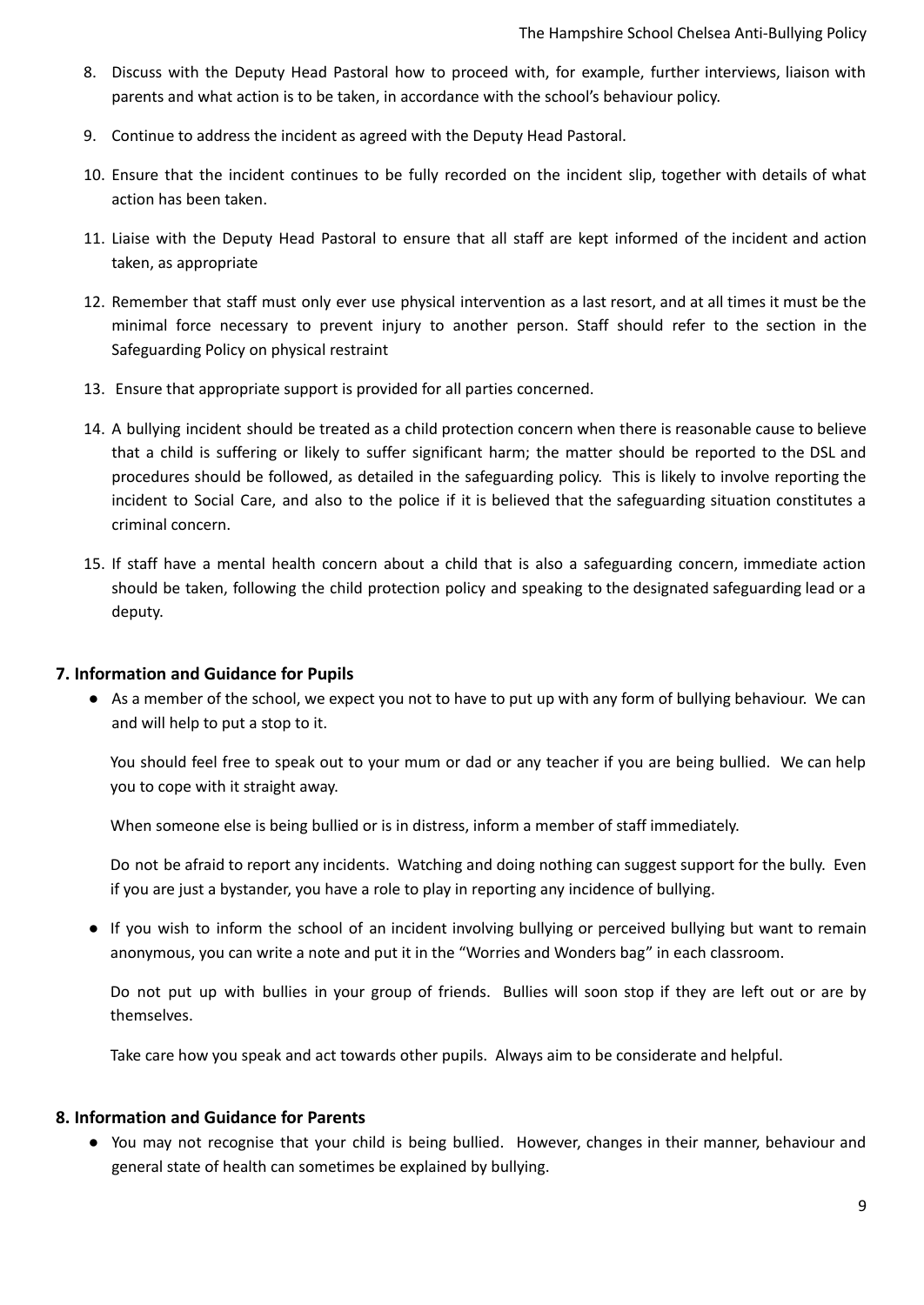Encourage your child to talk about it, but be patient. It is quite natural for him or her not to want to discuss the matter and not to want you to do anything about it.

Listen and try not to interrupt.

Reassure them that you are sympathetic and that it is a problem that can be solved. It happens to most people at some time.

Ask him or her if there are ways of changing things and help them to try to develop strategies to cope, strategies which should then be practised.

Try to keep the situation in proportion and so remain good-humoured.

Encourage your child to talk to their form teacher or tutor about the matter.

You should feel free to contact your child's teacher to discuss the matter if you are concerned.

END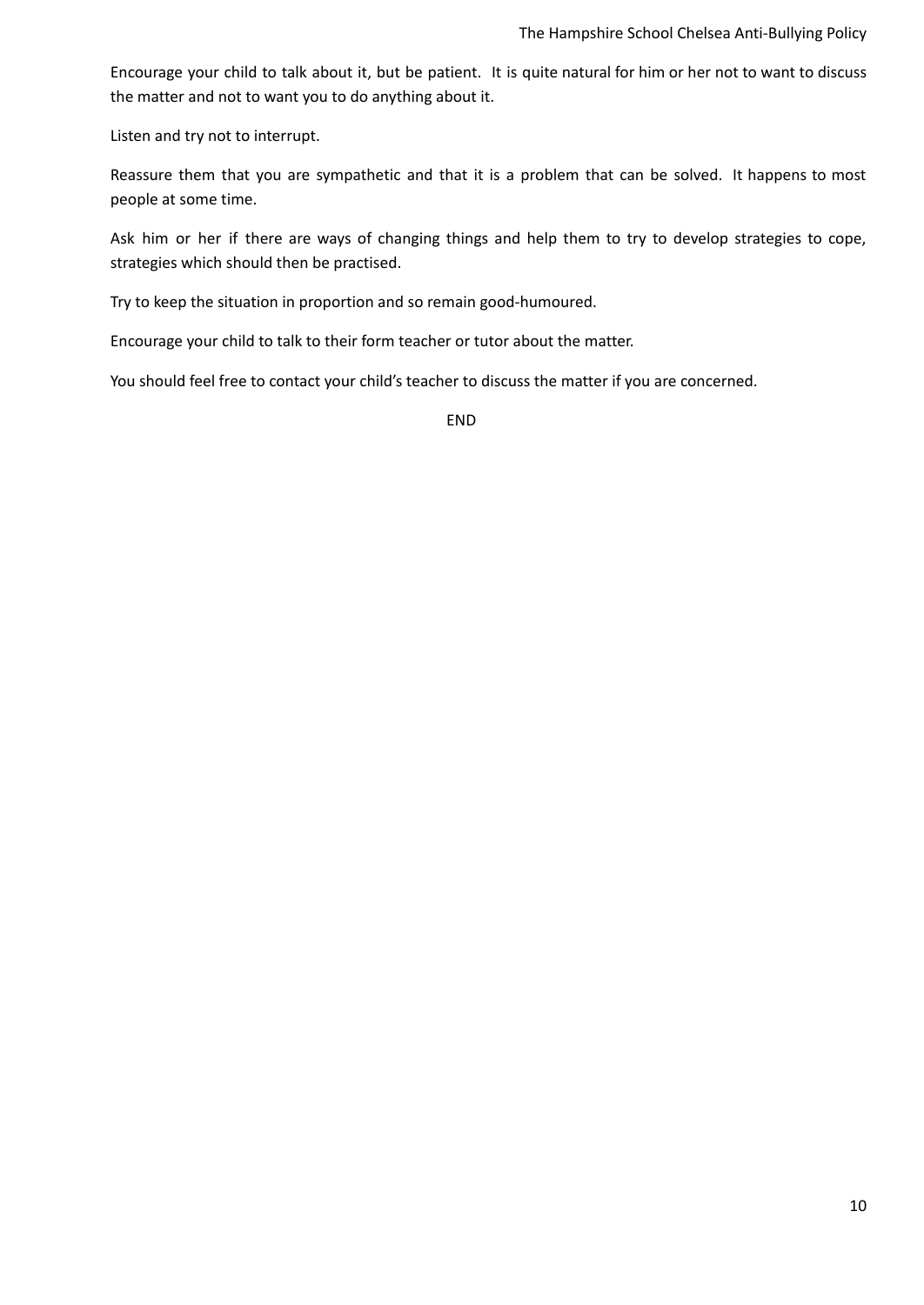#### **Process for Dealing with Alleged Bullying Incidents**

Allegation received from pupil, staff or parent. Day of incident or soonest, begin investigation using special proforma, and alert Deputy Head Pastoral. Alleged bully/victim/witnesses must be interviewed separately.

Child to write own statement if possible. If not, the investigating person acts as scribe using the child's wording. Forms must be signed and then passed to the Deputy Head Pastoral.

The Deputy Head Pastoral telephones the parents/guardians of the pupils involved to say the incident is being dealt with. Expectations are managed by stating when parents/guardians can expect some feedback regarding the incident.

The staff check the statements for continuity and the Deputy Head Pastoral complete the summary section of the proforma. The Deputy Head Pastoral telephones the parents/guardians with an update. If investigation is ongoing, parents are kept in the loop regarding updates.

The Head is informed of the incident and the proposed sanctions/support. The details are noted and stored.

All parents are contacted to confirm outcomes, and agreed proposals. A parent interview ensues with the Head, if necessary.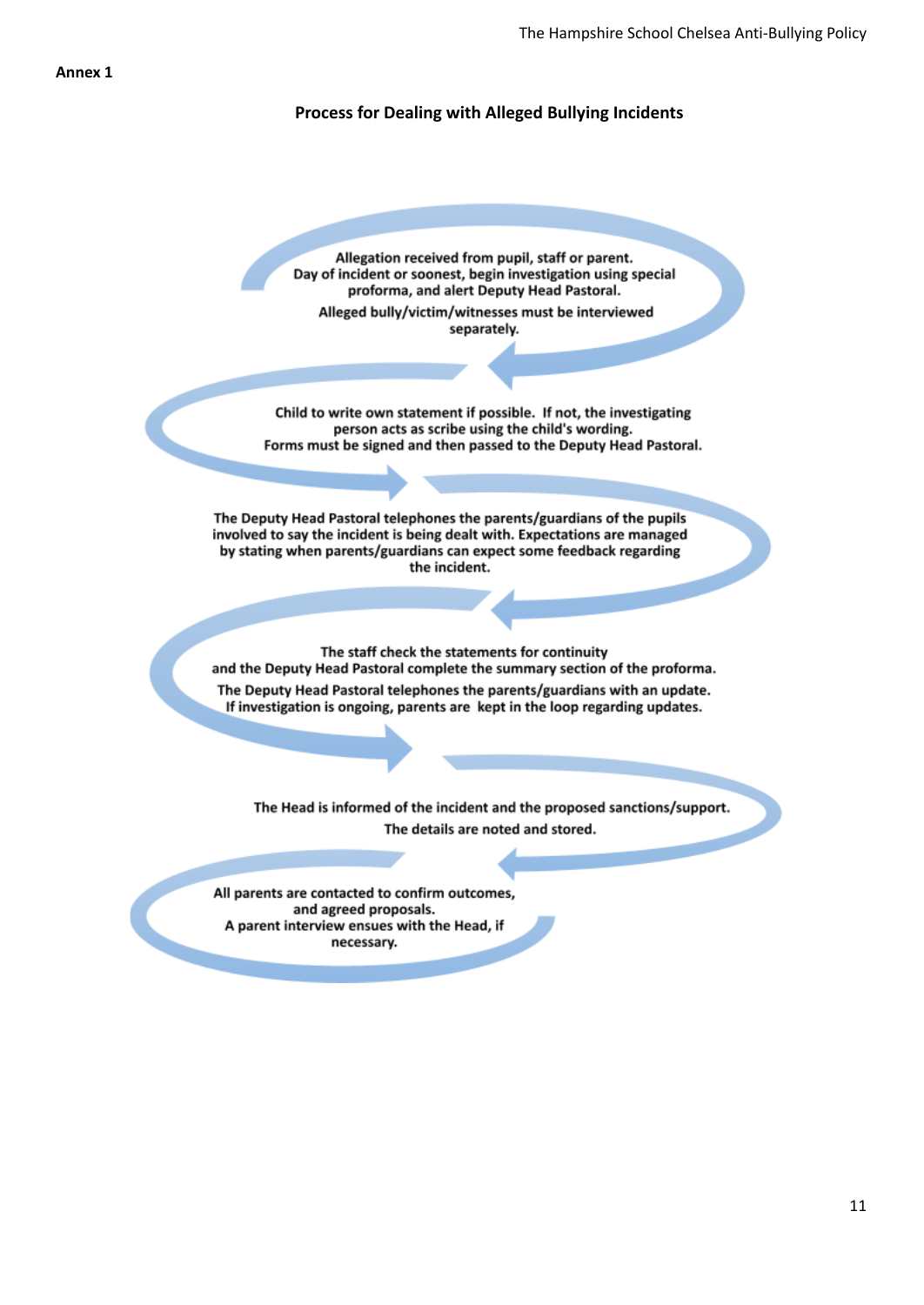

**Annex 2**

## **ANTI-BULLYING BEHAVIOUR INCIDENT REPORT SHEET**

| <b>Section One - Incident Report</b><br>Who was involved?<br><b>What happened?</b> | Date of Incident: | <b>Member of staff investigating:</b> |
|------------------------------------------------------------------------------------|-------------------|---------------------------------------|
|                                                                                    |                   |                                       |
|                                                                                    |                   |                                       |
|                                                                                    |                   |                                       |
|                                                                                    |                   |                                       |
|                                                                                    |                   |                                       |
|                                                                                    |                   |                                       |
|                                                                                    |                   |                                       |
|                                                                                    |                   |                                       |
|                                                                                    |                   |                                       |
|                                                                                    |                   |                                       |
|                                                                                    |                   |                                       |
|                                                                                    |                   |                                       |
|                                                                                    |                   |                                       |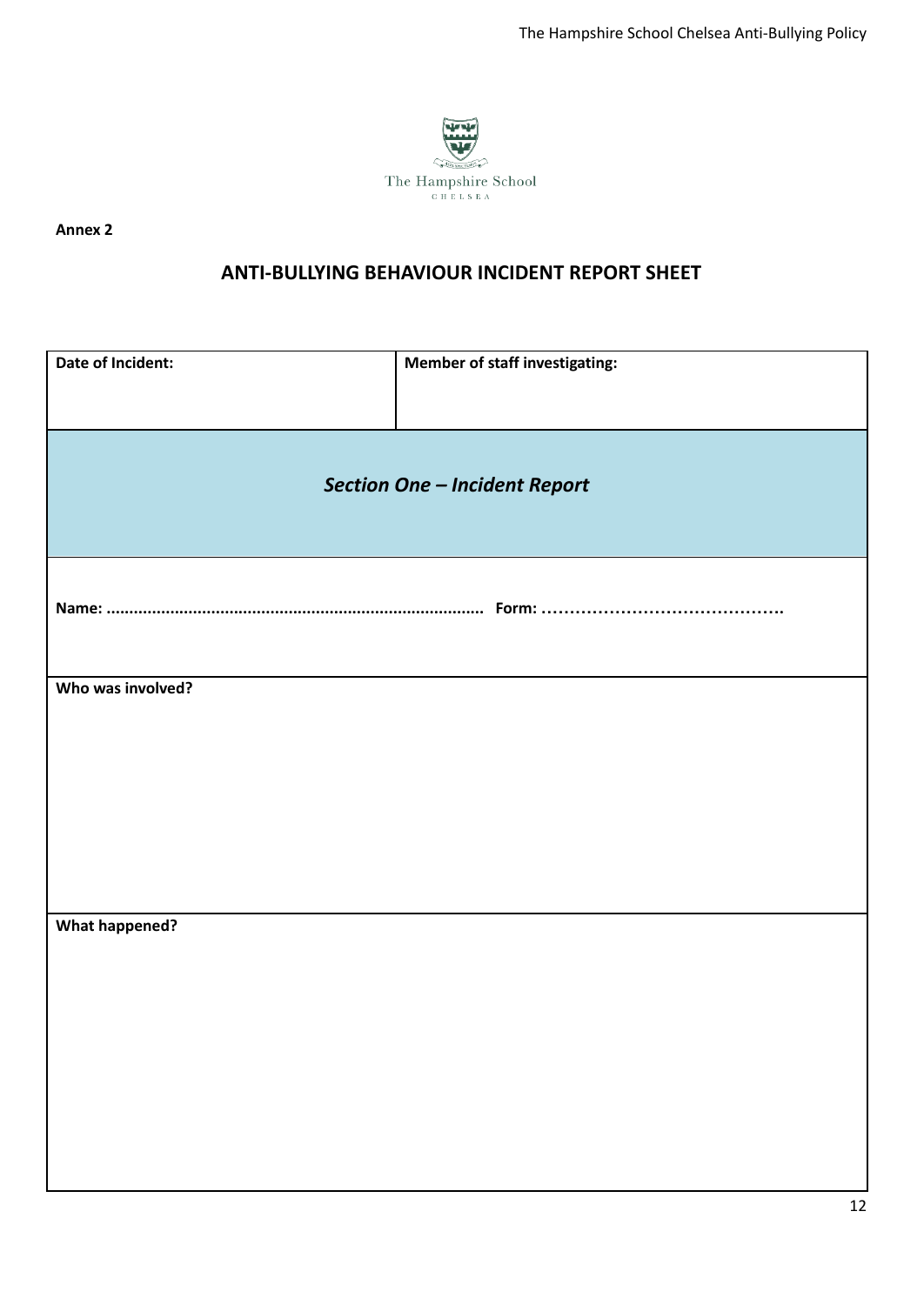| When and where did it occur?        |  |
|-------------------------------------|--|
| <b>Names of witnesses:</b>          |  |
|                                     |  |
| <b>Signature of alleged victim:</b> |  |
| Time:<br>Date:                      |  |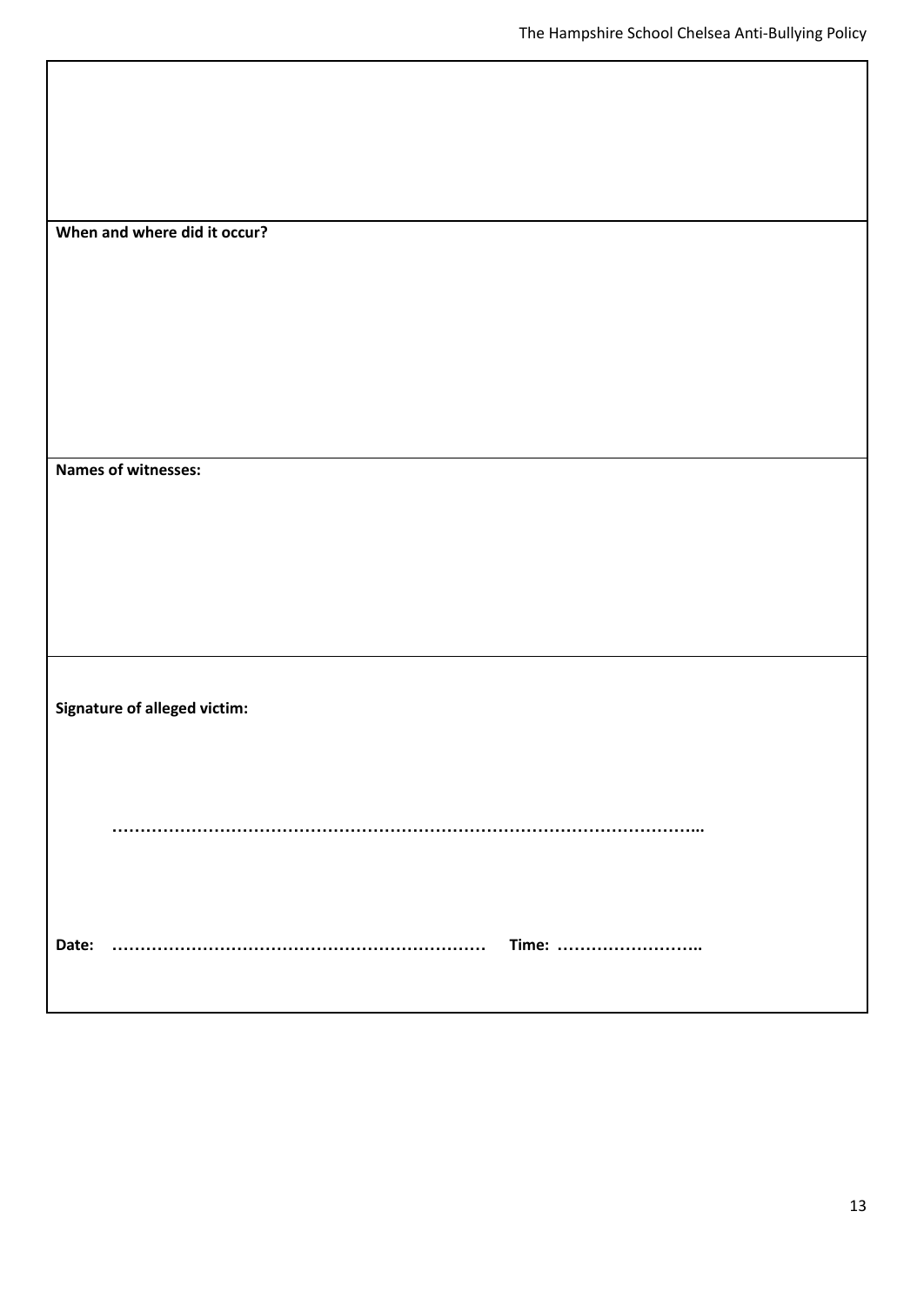



| Date of Incident:     | <b>Member of staff investigating:</b> |
|-----------------------|---------------------------------------|
|                       |                                       |
|                       |                                       |
|                       | Section Two - Witness Report (1)      |
|                       |                                       |
|                       |                                       |
|                       |                                       |
|                       |                                       |
|                       |                                       |
| Who was involved?     |                                       |
|                       |                                       |
|                       |                                       |
|                       |                                       |
|                       |                                       |
|                       |                                       |
|                       |                                       |
| <b>What happened?</b> |                                       |
|                       |                                       |
|                       |                                       |
|                       |                                       |
|                       |                                       |
|                       |                                       |
|                       |                                       |
|                       |                                       |
|                       |                                       |
|                       |                                       |
|                       |                                       |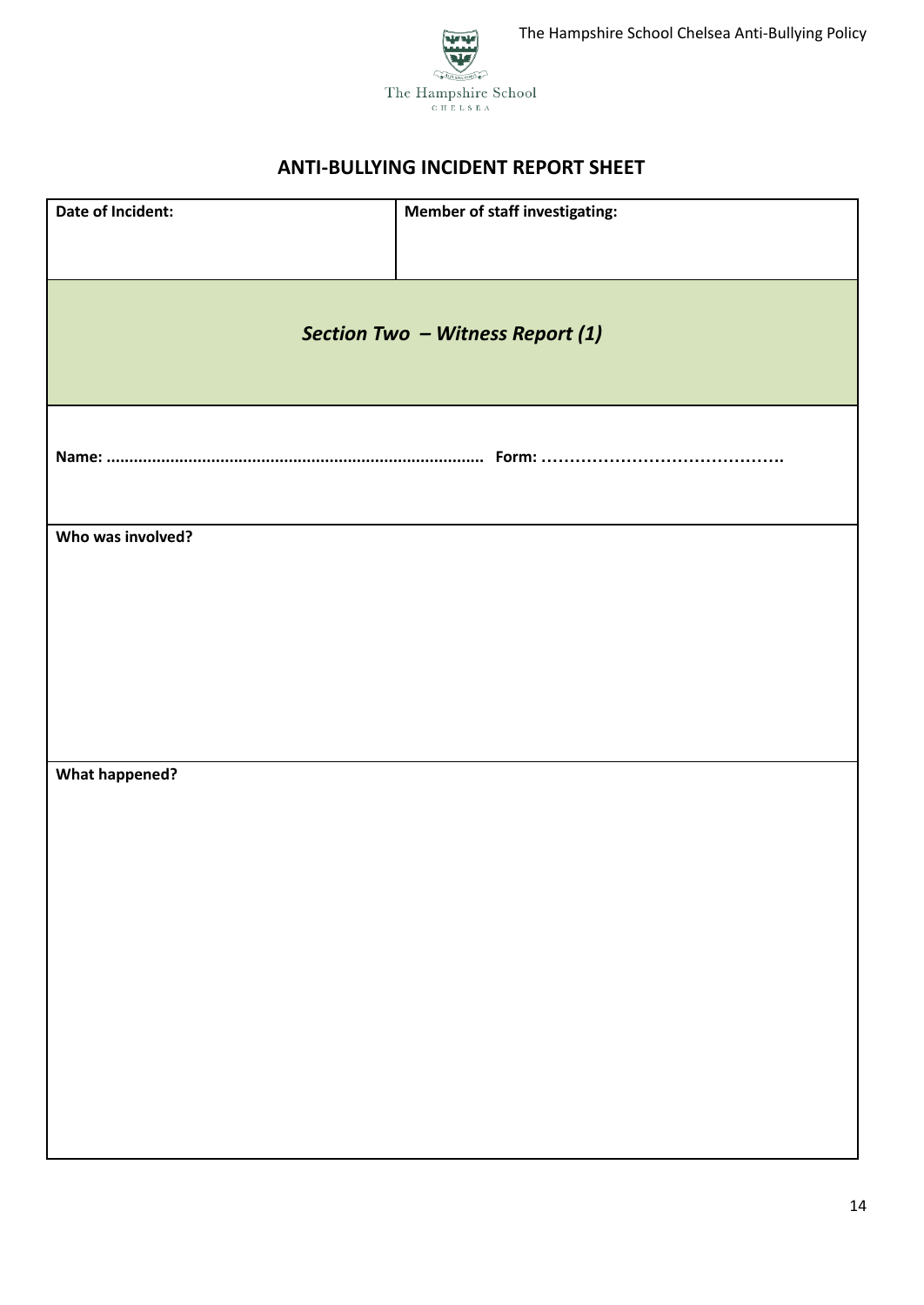| When and where did it occur?   |
|--------------------------------|
|                                |
|                                |
|                                |
|                                |
|                                |
|                                |
|                                |
|                                |
|                                |
|                                |
|                                |
|                                |
|                                |
| <b>Signature of Witness 1:</b> |
|                                |
|                                |
|                                |
|                                |
|                                |
|                                |
|                                |
|                                |
|                                |
|                                |
|                                |
|                                |
| Time:<br>Date:                 |
|                                |
|                                |
|                                |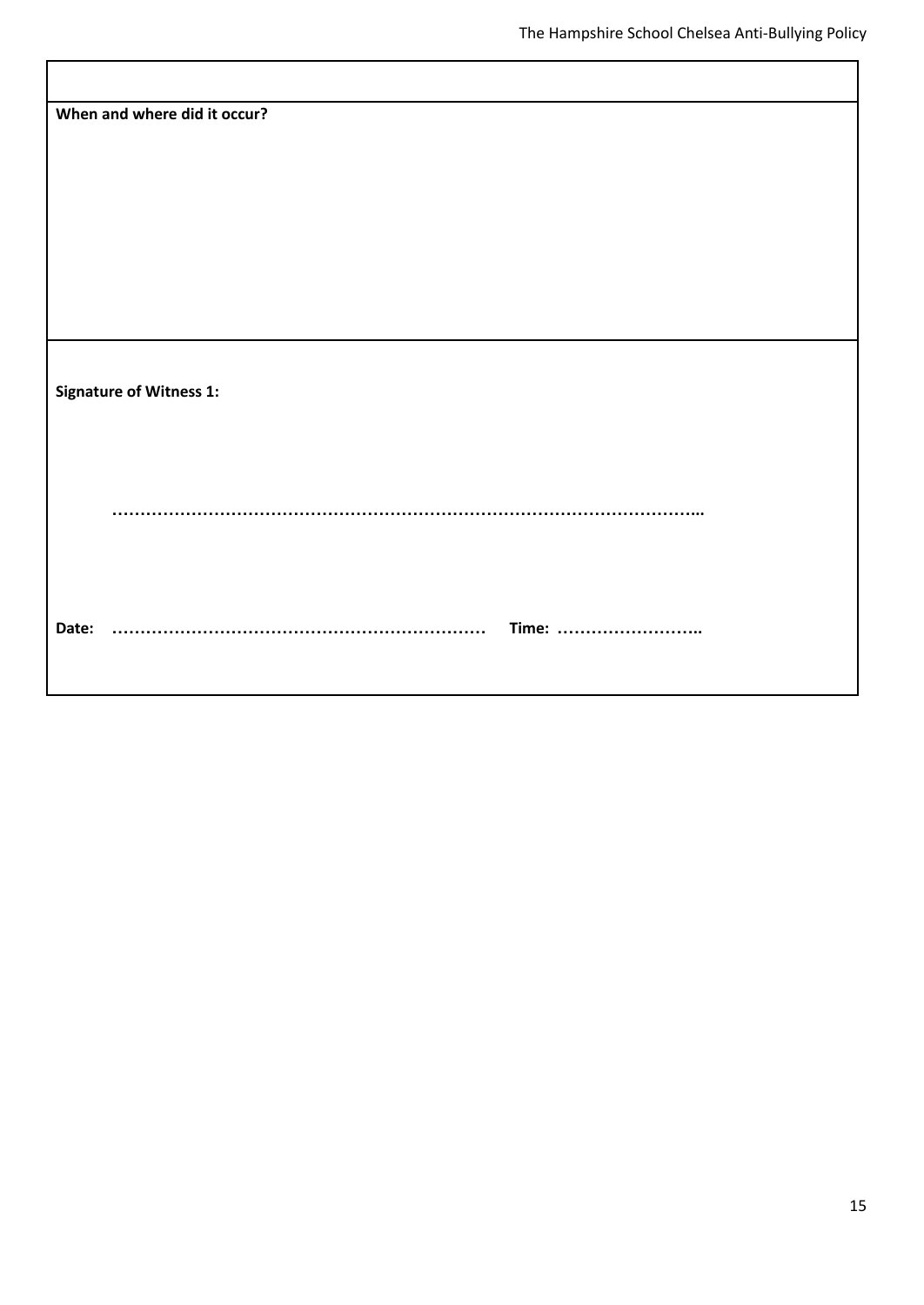

| Date of Incident:     | <b>Member of staff investigating:</b> |
|-----------------------|---------------------------------------|
|                       | Section Two - Witness Report (2)      |
|                       |                                       |
| Who was involved?     |                                       |
|                       |                                       |
|                       |                                       |
|                       |                                       |
| <b>What happened?</b> |                                       |
|                       |                                       |
|                       |                                       |
|                       |                                       |
|                       |                                       |
|                       |                                       |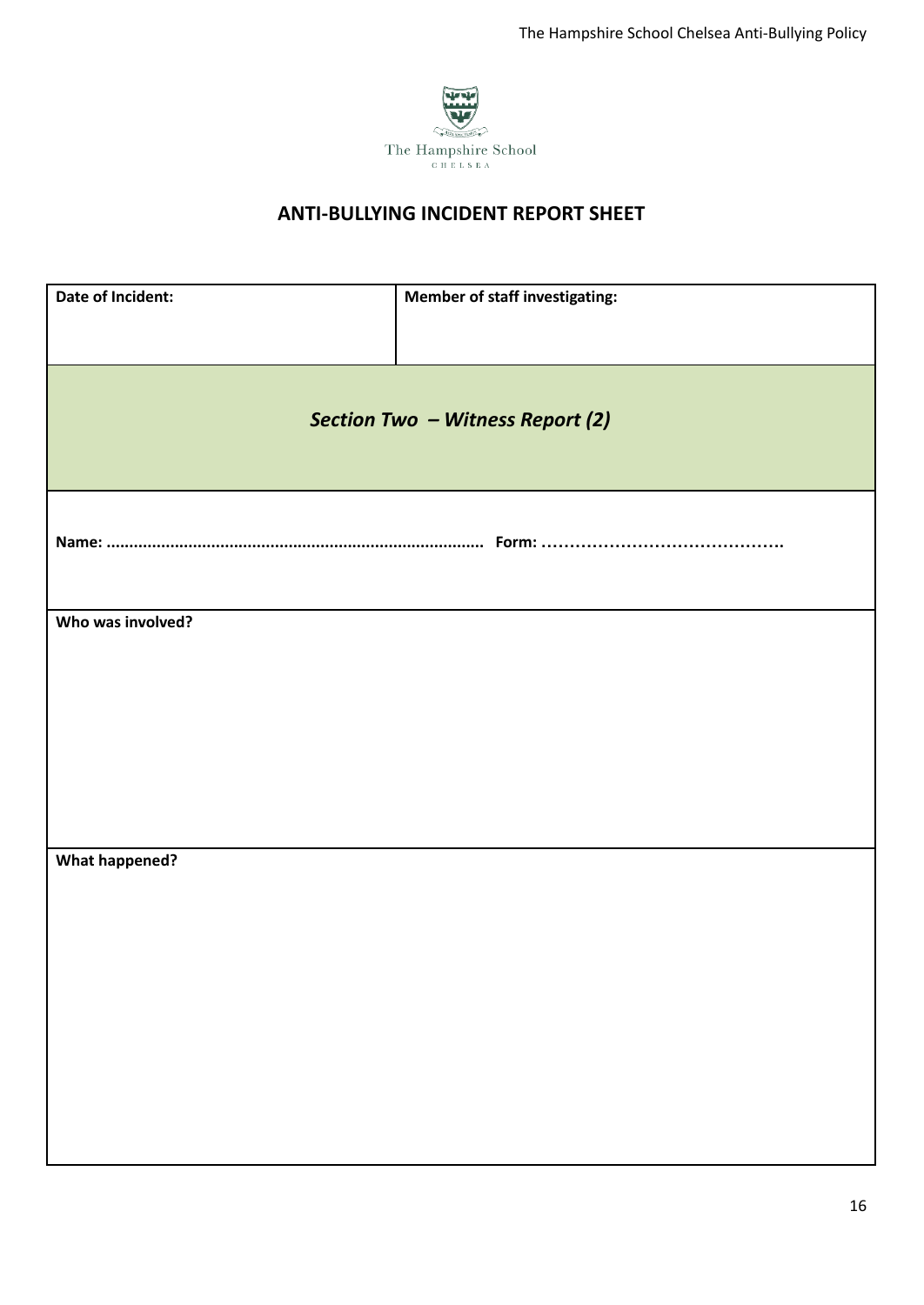| When and where did it occur?   |
|--------------------------------|
|                                |
|                                |
| <b>Signature of Witness 2:</b> |
|                                |
| Date:<br>Time:                 |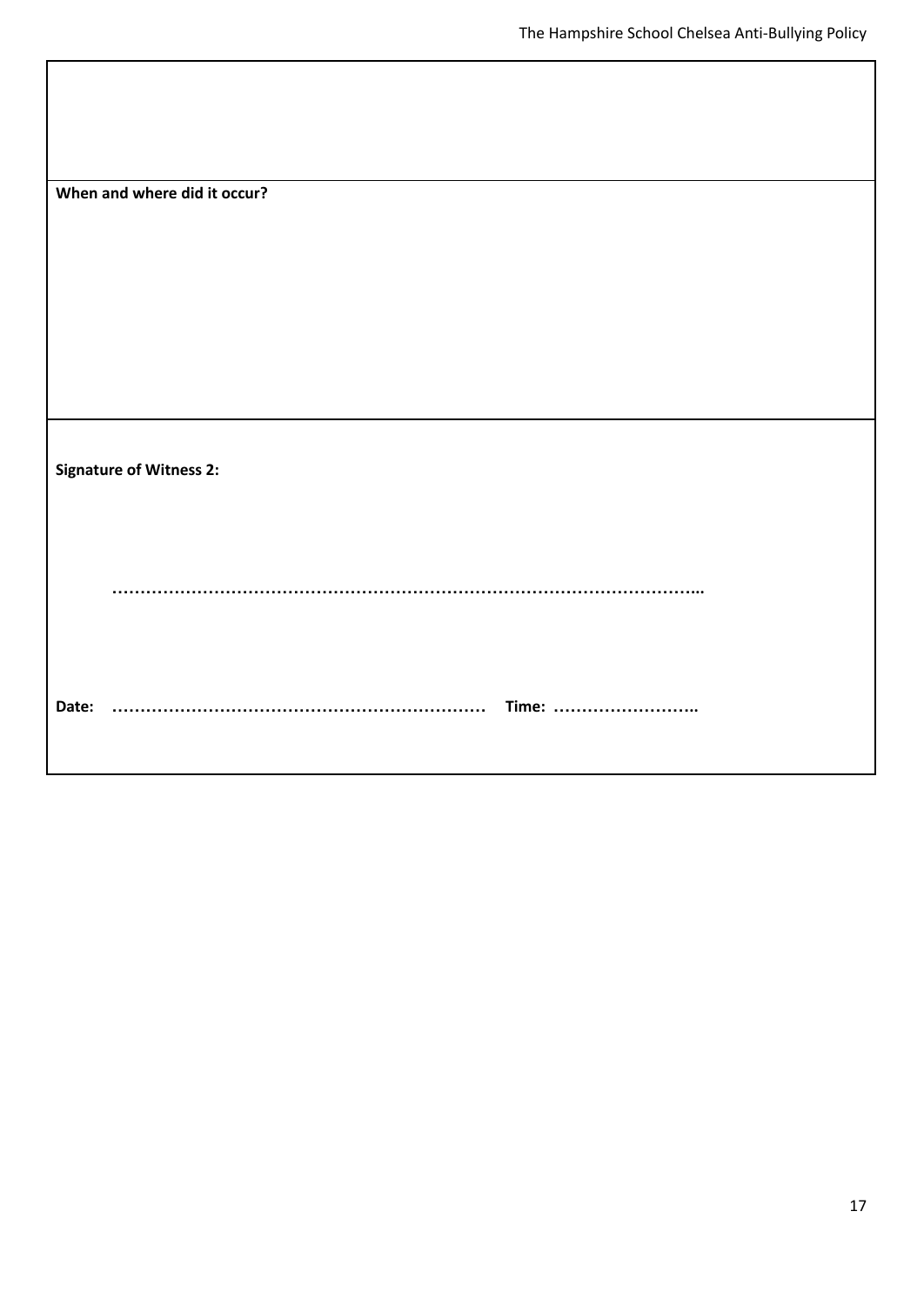

| Date of Incident:     | <b>Member of staff investigating:</b> |
|-----------------------|---------------------------------------|
|                       | Section Two - Witness Report (3)      |
|                       |                                       |
| Who was involved?     |                                       |
|                       |                                       |
|                       |                                       |
| <b>What happened?</b> |                                       |
|                       |                                       |
|                       |                                       |
|                       |                                       |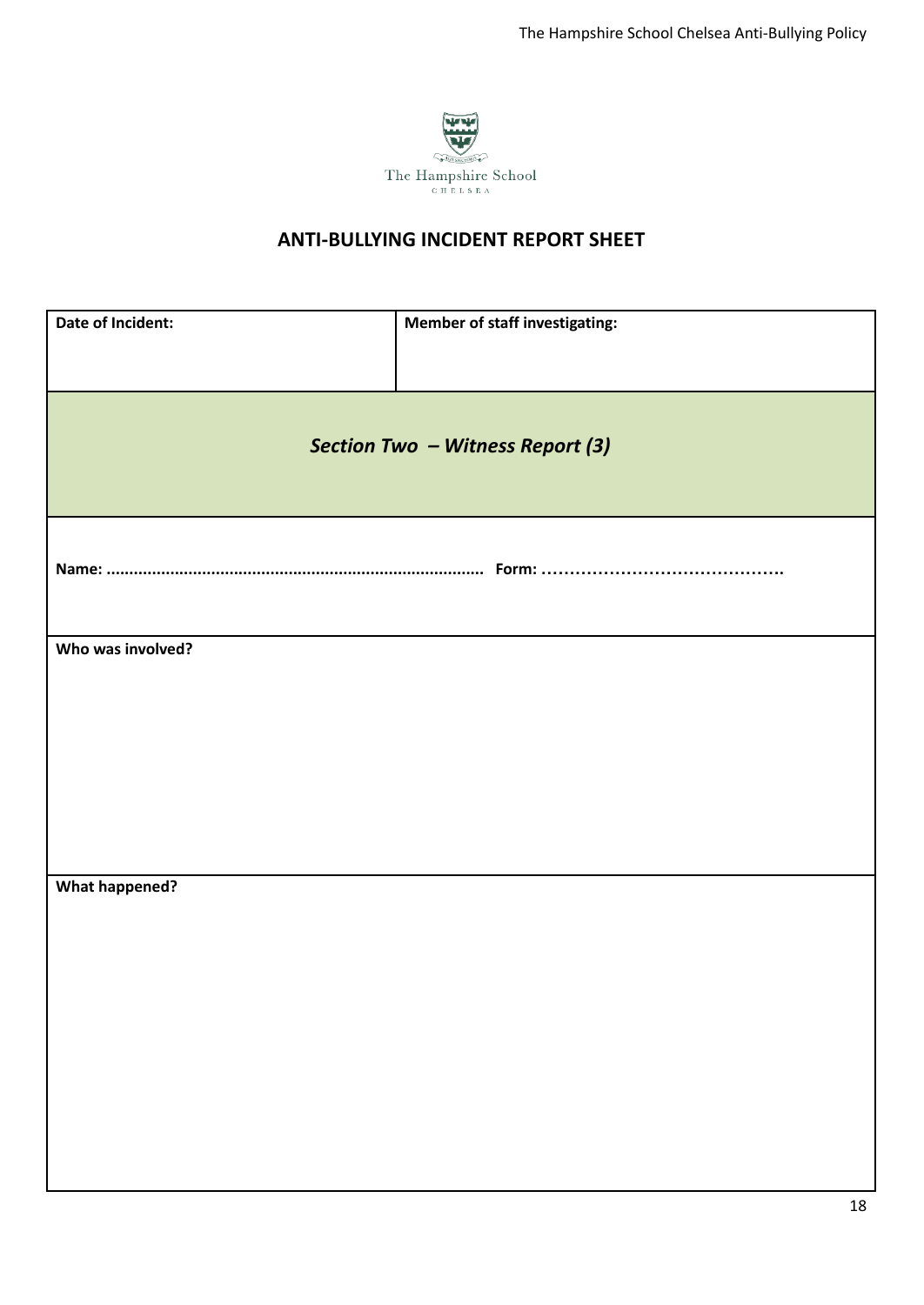| When and where did it occur?   |  |
|--------------------------------|--|
|                                |  |
|                                |  |
|                                |  |
| <b>Signature of Witness 3:</b> |  |
|                                |  |
| Date:<br>Time:                 |  |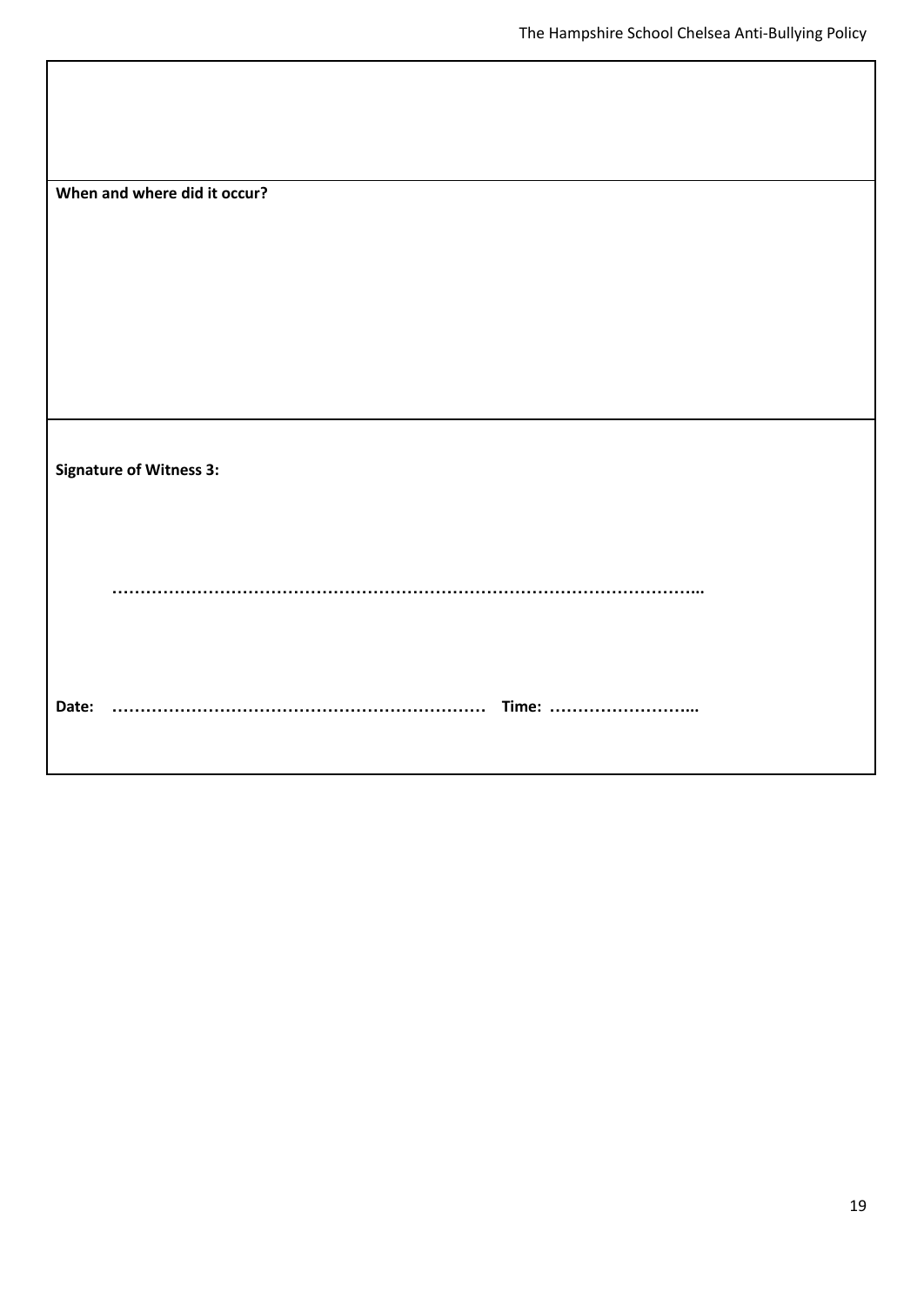



| Date of Incident:     | Member of staff investigating:   |
|-----------------------|----------------------------------|
|                       | Section Two - Witness Report (4) |
|                       |                                  |
| Who was involved?     |                                  |
|                       |                                  |
|                       |                                  |
|                       |                                  |
| <b>What happened?</b> |                                  |
|                       |                                  |
|                       |                                  |
|                       |                                  |
|                       |                                  |
|                       |                                  |
|                       |                                  |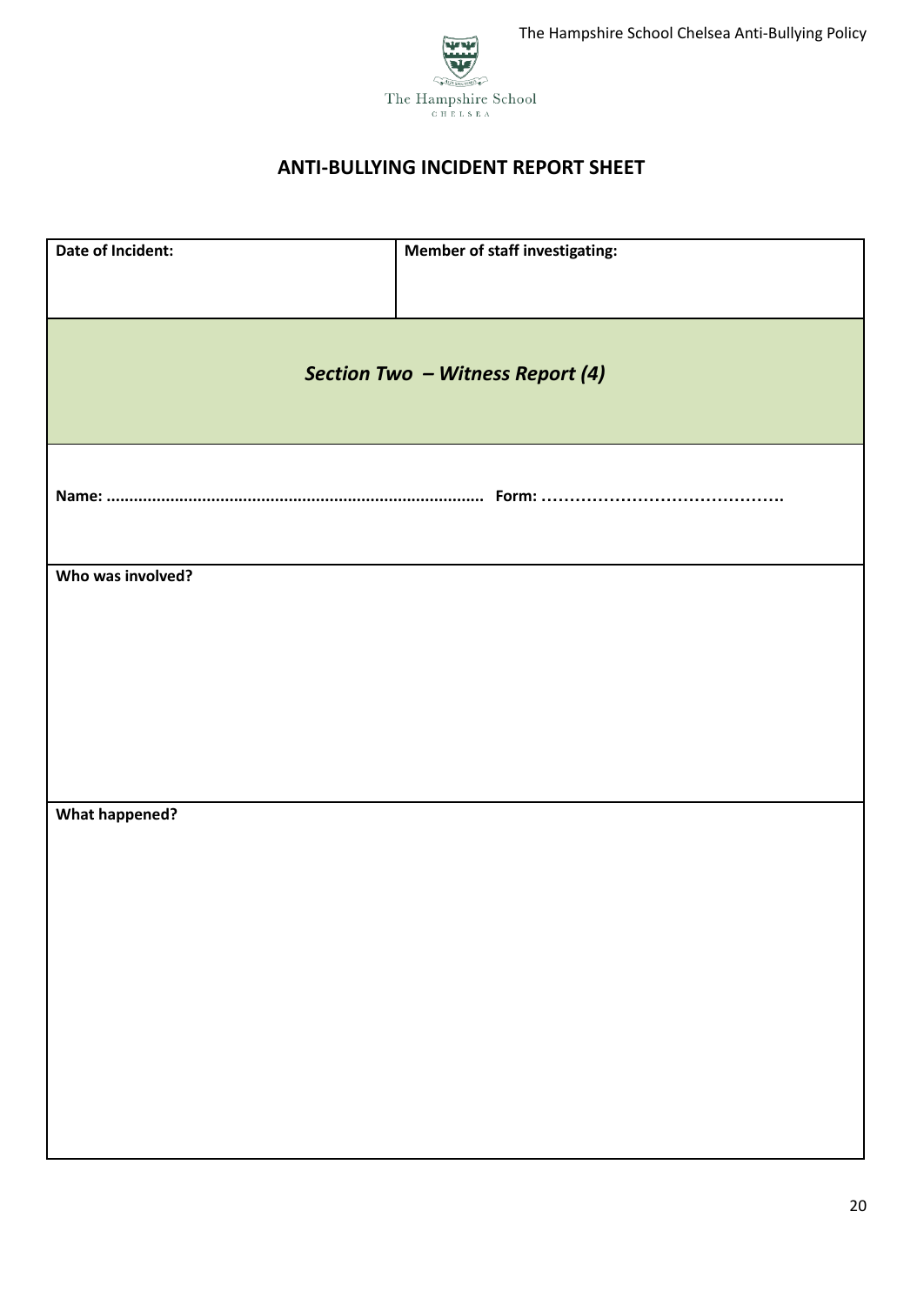| When and where did it occur?   |  |
|--------------------------------|--|
|                                |  |
|                                |  |
|                                |  |
|                                |  |
| <b>Signature of Witness 4:</b> |  |
|                                |  |
|                                |  |
|                                |  |
|                                |  |
| Date:<br>Time:<br><u>.</u>     |  |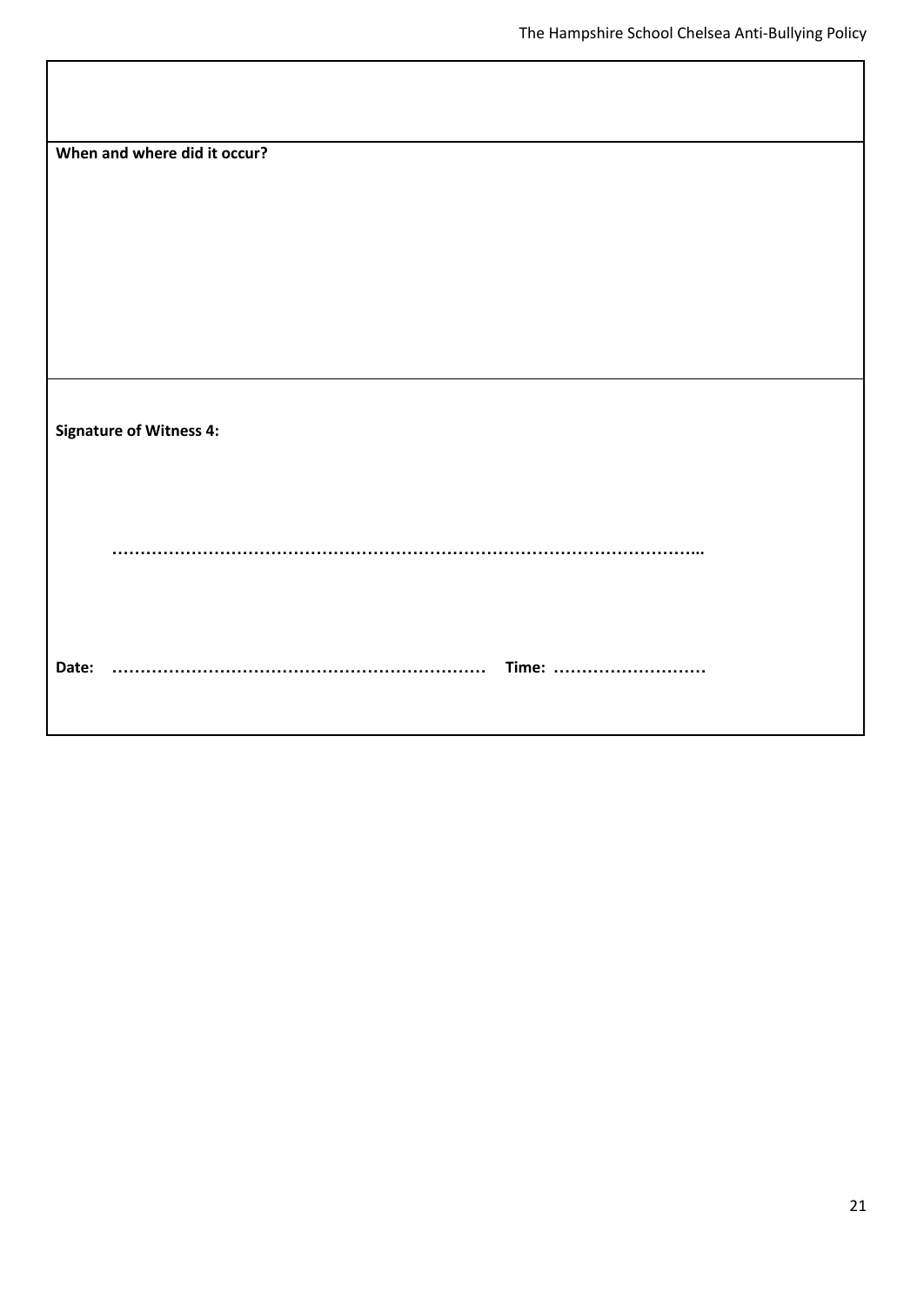

| <b>Section Four - Summary from Deputy Head Pastoral</b> |
|---------------------------------------------------------|
|                                                         |
|                                                         |
|                                                         |
|                                                         |
|                                                         |
| Signature:                                              |
|                                                         |